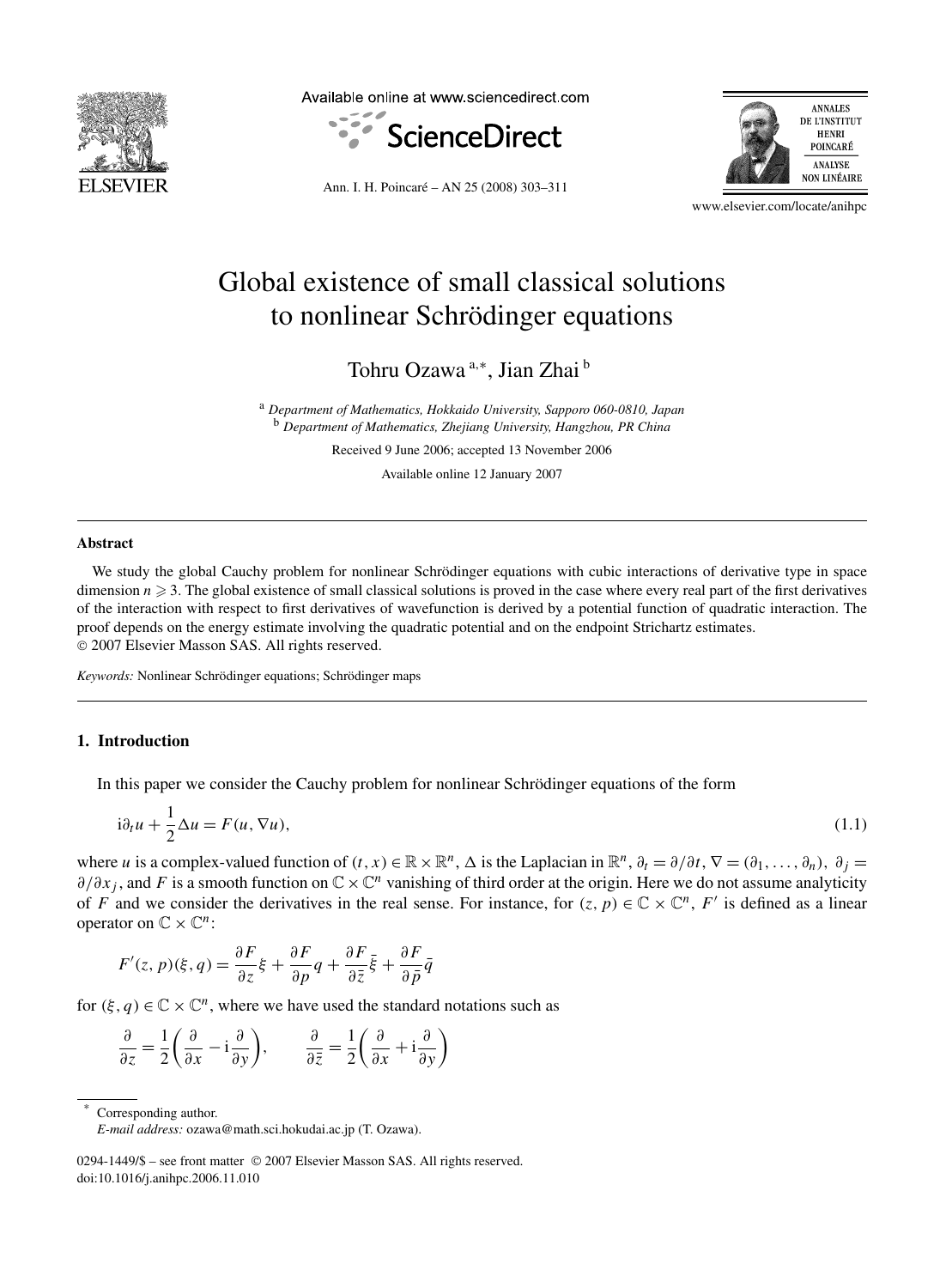for  $z = x + iy$ . Accordingly, it is sometimes convenient to regard *F* as a function of  $(z, p, \overline{z}, \overline{p}) \in \mathbb{C} \times \mathbb{C}^n \times \mathbb{C} \times \mathbb{C}^n$ . Moreover, we use the notations  $\partial F/\partial u$ ,  $\partial F/\partial (\nabla u)$ ,  $\partial F/\partial \bar{u}$ ,  $\partial F/\partial (\nabla \bar{u})$  for the derivatives at  $(u, \nabla u, \bar{u}, \nabla \bar{u})$  and the associated complex-valued functions on  $\mathbb{R} \times \mathbb{R}^n$  as well.

There is a large literature on the Cauchy problem for (1.1). See for instance [1–12,16–18,20,24–32] and references therein. The classical energy method naturally requires that the real part of every component of *∂F/∂(*∇*u)* vanishes. We write the condition as

$$
\operatorname{Re}\frac{\partial F}{\partial(\nabla u)} = 0.\tag{1.2}
$$

With the condition (1.2), Klainerman [18], Klainerman and Ponce [20], and Shatah [28], proved the global existence of classical solutions for small Cauchy data with sufficient regularity and decay at infinity. Here the decay at infinity is imposed on the Cauchy data  $\phi$  in such a way that  $\phi \in H_{p'}^m(\mathbb{R}^n)$  with an integer  $m > n/2$ ,  $p > 2$  for instance, which provides explicit time-decay of solutions in  $L^p(\mathbb{R}^n)$ . Here  $H_q^s = H_q^s(\mathbb{R}^n) = (1 - \Delta)^{-s/2} L^q(\mathbb{R}^n) = (1 - \Delta)^{-s/2} L^q$  is the Sobolev space in terms of Bessel potential and  $p'$  is the exponent dual to  $p$  defined by  $1/p + 1/p' = 1$ .

Chihara [3,4] and Hayashi, Miao, and Naumkin [8] removed the condition (1.2) by using smoothing operators and first order partial differential operators which have special commutation relations with  $i\partial_t + (1/2)\Delta$ . In [3,4,8,19], decay at infinity is imposed on the Cauchy data  $\phi$  in such a way that  $x^{\alpha} \phi \in H^m$  with an integer  $m > n/2$ ,  $|\alpha| \leq 2$ for instance, which also provides explicit time-decay of solutions in  $L^p$  for some  $p > 2$  through the first order partial differential operators above. Here  $H^s = H^s_2$  is the standard Sobolev space.

The purpose in this paper is to remove those assumptions related to decay at infinity of the Cauchy data *φ* and reduce the required regularity down to  $n/2 + 2$  (limit excluded) such as  $\phi \in H^s$  with  $s > n/2 + 2$ . The condition  $s > n/2 + 2$  is most natural in the framework of classical solutions. Instead, we need an assumption on the structure of nonlinearity which is weaker than (1.2).

To state the main result precisely, we introduce some notation. Throughout this paper we denote by  $\sigma$  any real number larger than *n/*2 and by 2<sup>∗</sup> the Sobolev exponent  $2n/(n-2)$ . It is well known that  $H^{\sigma} \hookrightarrow L^{\infty}$  and  $H_{2^*}^{\sigma} \hookrightarrow W_{\infty}^1$ . where  $W_p^m = \{f \in L^p: \partial^\alpha f \in L^p \text{ for all } \alpha \text{ with } |\alpha| \leq m\}$ . The main assumption on *F* is the following:

(H) There exists a function  $\theta \in C^2((0, \infty); \mathbb{R})$  with  $\theta(0) = 0$  such that

$$
\operatorname{Re}\frac{\partial F}{\partial(\nabla u)} = \nabla \big(\theta \big(|u|^2\big)\big). \tag{1.3}
$$

**Theorem.** Let  $n \geq 3$  and let  $\sigma > n/2$ . Let  $s = \sigma + 2$ . Let F be smooth function vanishing of third order at the origin *and satisfying* (H). Then there exists  $\delta > 0$  such that for any  $\phi \in H^s$  with  $\|\phi; H^s\| \leq \delta Eq. (1.1)$  has a unique global solution  $u \in (C_w \cap L^{\infty})(\mathbb{R}; H^s) \cap C(\mathbb{R}; H^{s-1}) \cap L^2(\mathbb{R}; H^{s-1})$  with  $u(0) = \phi$ . Moreover, there exist  $\phi_{\pm} \in H^s$  such *that*

$$
||u(t) - U(t)\phi_{\pm}; H^{s-1}|| \to 0
$$

 $as t \to \pm \infty$ , where  $U(t) = \exp(i\frac{t}{2}\Delta)$  *is the free propagator.* 

**Remark 1.** When  $\theta = 0$ , the assumption (H) reduces to (1.2). An example of *F* satisfying (1.2) is given by

$$
F(u, \nabla u) = \mathrm{i} \sum_{j=1}^{n} (a_j |u|^2 + b_j |\partial_j u|^2) \partial_j u + F_0(u, \nabla u),
$$

where  $a_j, b_j \in \mathbb{R}$  and  $F_0$  satisfies

$$
\frac{\partial F_0}{\partial (\nabla u)} = 0.
$$

**Remark 2.** If *F* has the form

$$
F(u, \nabla u) = \lambda (\nabla u)^2 \bar{u} + \mu |\nabla u|^2 u + F_1(u, \nabla u)
$$

with  $\lambda, \mu \in \mathbb{R}$  and  $F_1$  satisfying (1.2), then  $\theta$  defined by  $\theta(\rho) = (\lambda + \mu/2)\rho$  satisfies (H).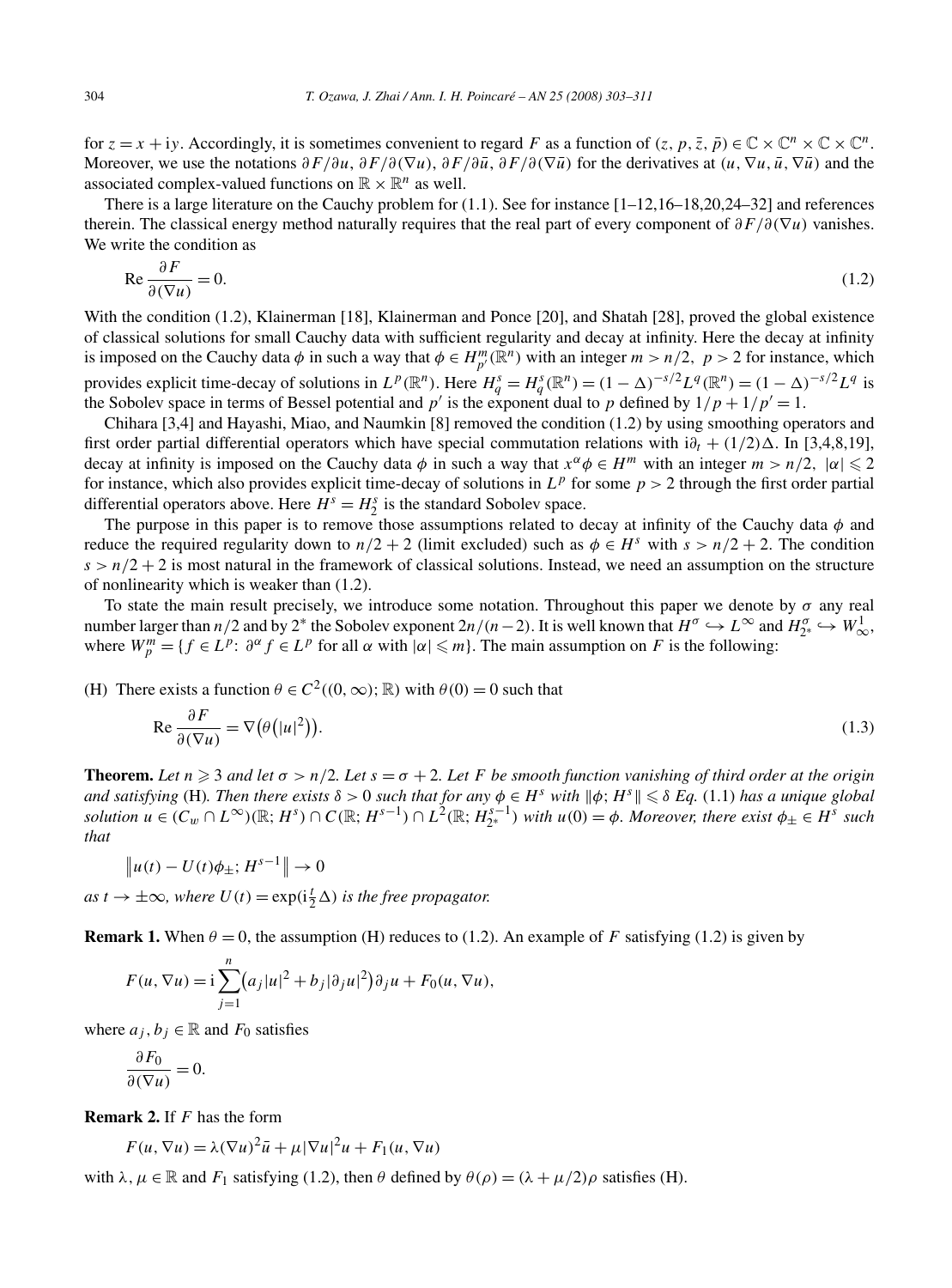**Remark 3.** If *F* has the form

$$
F(u, \nabla u) = \frac{\lambda (\nabla u)^2 \overline{u} + \mu |\nabla u|^2 u}{1 + |u|^2} + F_1(u, \nabla u)
$$

with  $\lambda, \mu \in \mathbb{R}$  and  $F_1$  satisfying (1.2), then  $\theta$  defined by  $\theta(\rho) = (\lambda + \mu/2) \log(1 + \rho)$  satisfies (H). The case where  $\mu = 0$  and  $F_1 = 0$  appears as a model of Schrödinger map [2,24]. See also [11,15,29,30].

In the theorem above, assumptions on the Cauchy data are given exclusively on the basis of the usual Sobolev spaces. There is no assumption of additional decay at infinity previously imposed in terms of  $L<sup>q</sup>$  spaces with  $1 \leq q \leq 2$  [18,20,28] and weighted Sobolev spaces [3,4,8,19]. Moreover, the required regularity is minimal as far as the classical solutions are concerned. Those two ingredients are new even when (H) is replaced by more restrictive assumption (1.2).

We prove the theorem in the next section. The proof depends on the a priori estimates of two kinds. At the level of *Hs*<sup>−</sup>1, we use the endpoint Strichartz estimates [14], which lose first derivatives at *L*<sup>2</sup> level but still ensure square integrability in time of solutions with values in  $H_{2^*}^{s-1}$ . At the level of  $H^s$ , we estimate loss of derivatives by means of "gauge transformation" given by the multiplication by  $exp(\pm \theta(|u|^2))$ , which enables us to provide a priori estimates of  $H^s$  norm of gauge transformed solutions. There appear coefficients bounded by a constant multiple of the  $H^{s-1}_{2*}$ norm squared, time integrability of which has been ensured by the argument at the level of  $H^{s-1}$ .

The importance of the endpoint Strichartz estimates in cubic nonlinearities has been noticed in [21–23], though this paper seems to be the first application of the endpoint Strichartz estimates to nonlinear Schrödinger equations of the form  $(1.1)$ . "Gauge transformation" technique has been exploited in [9,10,26,27,32], though this paper seems to be the first that shows how the endpoint Strichartz estimates come into play in the a priori energy estimates with transformed derivatives.

### **2. Proof of the theorem**

For simplicity, we treat the case where F is a cubic polynomial. We restrict our attention to the case  $t > 0$  since the case  $t < 0$  is treated analogously. Let  $\phi \in H^s$ . For  $\varepsilon > 0$  we consider the regularized equation

$$
i\partial_t u_{\varepsilon} + \frac{1}{2}(1 - i\varepsilon)\Delta u_{\varepsilon} = F(u_{\varepsilon}, \nabla u_{\varepsilon})
$$
\n(2.1)

in  $(0, \infty) \times \mathbb{R}^n$  with  $u_\varepsilon(0, x) = \phi(x)$ ,  $x \in \mathbb{R}^n$ . By the standard method we see that there exists a unique local solution  $u_{\varepsilon} \in C([0, T_{\varepsilon}); H^{s}) \cap C^{1}((0, T_{\varepsilon}): H^{s-2})$ . Here  $T_{\varepsilon} > 0$  may be taken  $T_{\varepsilon} = \infty$  if we can show an a priori estimate in *H<sup>s</sup>* for local solutions.

From now on we abbreviate the subscript  $\varepsilon$  to write  $u = u_{\varepsilon}$  for simplicity. We write Eq. (2.1) in the integral form:

$$
u(t) = U_{\varepsilon}(t)\phi - i\int_{0}^{t} U_{\varepsilon}(t - t')F(u(t'), \nabla u(t')) dt',
$$
\n(2.2)

where  $U_{\varepsilon}(t) = \exp(i\frac{t}{2}(1 - i\varepsilon)\Delta)$ . We note here that the regularizing factor  $\exp(\frac{t\varepsilon}{2}\Delta)$  is a contraction semigroup in  $L^p$  for any *p* with  $1 \leq p < \infty$  and therefore the propagator  $U_\varepsilon$  has the same Strichartz estimates as those of the usual Schrödinger group on positive time intervals of the form [0, *T*] with *T* > 0. We now apply the endpoint Strichartz estimates to  $(2.2)$  on the interval  $[0, T]$  to obtain

$$
\|u; L^{\infty}(L^{2}) \cap L^{2}(L^{2^{*}})\| = \max(\|u; L^{\infty}(L^{2})\|, \|u; L^{2}(L^{2^{*}})\|)
$$
  
\n
$$
\leq C \|\phi; L^{2}\| + C \|F(u, \nabla u); L^{1}(L^{2})\|
$$
  
\n
$$
\leq C \|\phi; L^{2}\| + C \|u; L^{2}(W_{\infty}^{1})\|^{2} \|u; L^{\infty}(H^{1})\|
$$
  
\n
$$
\leq C \|\phi; L^{2}\| + C \|u; L^{2}(H_{2^{*}}^{\sigma})\|^{2} \|u; L^{\infty}(H^{1})\|,
$$
  
\n(2.3)

where we have used Hölder's inequalities in space and time and the Sobolev embedding  $H_{2^*}^{\sigma} \hookrightarrow W^1_{\infty}$ . We differentiate (2.2) to have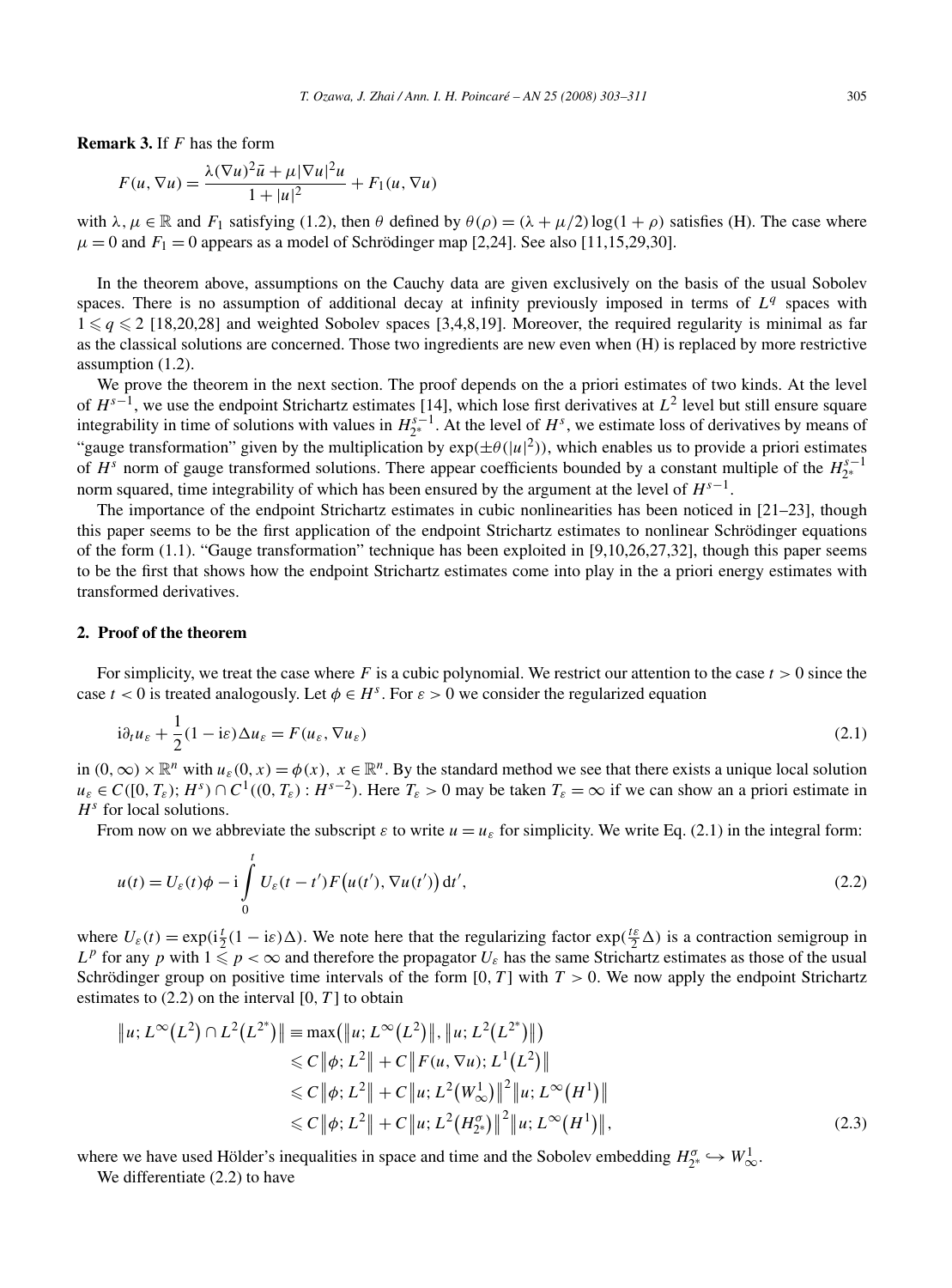$$
\partial_j u(t) = U_{\varepsilon}(t)\partial_j \phi - i \int_0^t U_{\varepsilon}(t - t') \left( \frac{\partial F}{\partial u} \partial_j u + \frac{\partial F}{\partial \bar{u}} \partial_j \bar{u} + \frac{\partial F}{\partial (\nabla u)} \partial_j \nabla u + \frac{\partial F}{\partial (\nabla \bar{u})} \partial_j \nabla \bar{u} \right) (t') dt'. \tag{2.4}
$$

By the endpoint Strichartz estimates, fractional Leibniz rule, and estimates on composite functions in the case where *F* is not a polynomial, we obtain

$$
\|\partial_j u; L^{\infty}(H^{\sigma}) \cap L^2(H^{\sigma}_{2*})\| \leq C \|\partial_j \phi; H^{\sigma}\| + C \left\| \frac{\partial F}{\partial u} \partial_j u; L^1(H^{\sigma}) \right\| + C \|\frac{\partial F}{\partial \bar{u}} \partial_j u; L^1(H^{\sigma}) \right\| + C \left\| \frac{\partial F}{\partial (\nabla u)} \partial_j \nabla u; L^1(H^{\sigma}) \right\| + C \left\| \frac{\partial F}{\partial (\nabla \bar{u})} \partial_j \nabla \bar{u}; L^1(H^{\sigma}) \right\| \leq C \|\phi; H^{\sigma+1}\| + C \|u; L^2(W_{\infty}^1)\|^2 \|u; L^{\infty}(H_2^{\sigma+2}) \| + C \|u; L^2(W_{\infty}^1)\| \|u; L^2(H_{2*}^{\sigma+1})\| \|u; L^{\infty}(H_n^2) \| \leq C \|\phi; H^{s-1}\| + C \|u; L^2(H_{2*}^{\sigma+1})\|^2 \|u; L^{\infty}(H^s)\|,
$$
\n(2.5)

where we have used Hölder's inequality in space and time and embeddings  $H_{2*}^{\sigma} \hookrightarrow W_{\infty}^1$  and  $H^{\sigma+2} \hookrightarrow H_n^2$ . By (2.3) and (2.5), we have

$$
\|u; L^{\infty}(H^{s-1}) \cap L^{2}(H^{s-1}_{2^{*}})\| \leq C \|\phi; H^{s-1}\| + C \|u; L^{2}(H^{s-1}_{2^{*}})\|^{2} \|u; L^{\infty}(H^{s})\|.
$$
\n(2.6)

By (2.1) or (2.4), we have

$$
\left(i\partial_t + \frac{1}{2}(1 - i\varepsilon)\Delta\right)\partial_j u = \frac{\partial F}{\partial u}\partial_j u + \frac{\partial F}{\partial \bar{u}}\partial_j \bar{u} + \frac{\partial F}{\partial (\nabla u)}\partial_j \nabla u + \frac{\partial F}{\partial (\nabla \bar{u})}\partial_j \nabla \bar{u}.
$$
\n(2.7)

With  $\Gamma = (1 - \Delta)^{(s-1)/2}$ , we have by (H) and (2.7)

$$
\frac{d}{dt} ||e^{-\theta(|u|^2)} \partial_j \Gamma u; L^2 ||^2 = 2 \operatorname{Im} \left( \left( i \partial_t + \frac{1}{2} \Delta \right) (e^{-\theta(|u|^2)} \partial_j \Gamma u), e^{-\theta(|u|^2)} \partial_j \Gamma u \right)
$$
\n
$$
= 2 \operatorname{Im} \left( e^{-\theta(|u|^2)} \left( - \left[ \left( i \partial_t + \frac{1}{2} \Delta \right) \theta (|u|^2) \right] \partial_j \Gamma u + \left( i \partial_t + \frac{1}{2} \Delta \right) \partial_j \Gamma u \right. \right)
$$
\n
$$
- \nabla (\theta (|u|^2)) \cdot \nabla \partial_j \Gamma u \right), e^{-\theta(|u|^2)} \partial_j \Gamma u
$$
\n
$$
= 2 \operatorname{Im} \left( e^{-\theta(|u|^2)} \left( - \left[ \left( i \partial_t + \frac{1}{2} (1 - i \varepsilon) \Delta \right) \theta (|u|^2) \right] \partial_j \Gamma u \right. \right)
$$
\n
$$
+ \left( i \partial_t + \frac{1}{2} (1 - i \varepsilon) \Delta \right) \partial_j \Gamma u - \left( \operatorname{Re} \frac{\partial F}{\partial (\nabla u)} \right) \cdot \nabla \partial_j \Gamma u \right), e^{-\theta(|u|^2)} \partial_j \Gamma u \right)
$$
\n
$$
- \varepsilon \operatorname{Re} (e^{-\theta(|u|^2)} \left[ \Delta \theta (|u|^2) \right] \partial_j \Gamma u, e^{-\theta(|u|^2)} \partial_j \Gamma u)
$$
\n
$$
+ \varepsilon \operatorname{Re} (e^{-\theta(|u|^2)} \left[ \left( i \partial_t + \frac{1}{2} (1 - i \varepsilon) \Delta \right) \theta (|u|^2) \right] \partial_j \Gamma u, e^{-\theta(|u|^2)} \partial_j \Gamma u \right)
$$
\n
$$
+ 2 \operatorname{Im} \left( e^{-\theta(|u|^2)} \Gamma \left( \frac{\partial F}{\partial u} \partial_j u + \frac{\partial F}{\partial u} \partial_j \overline{u} \right), e^{-\theta(|u|^2)} \partial_j \Gamma u \right)
$$
\n
$$
+ 2 \operatorname{Re} \left( e^{-\theta(|u|^2)} \left( \operatorname{Im} \frac{\partial F}{\partial (\nabla u
$$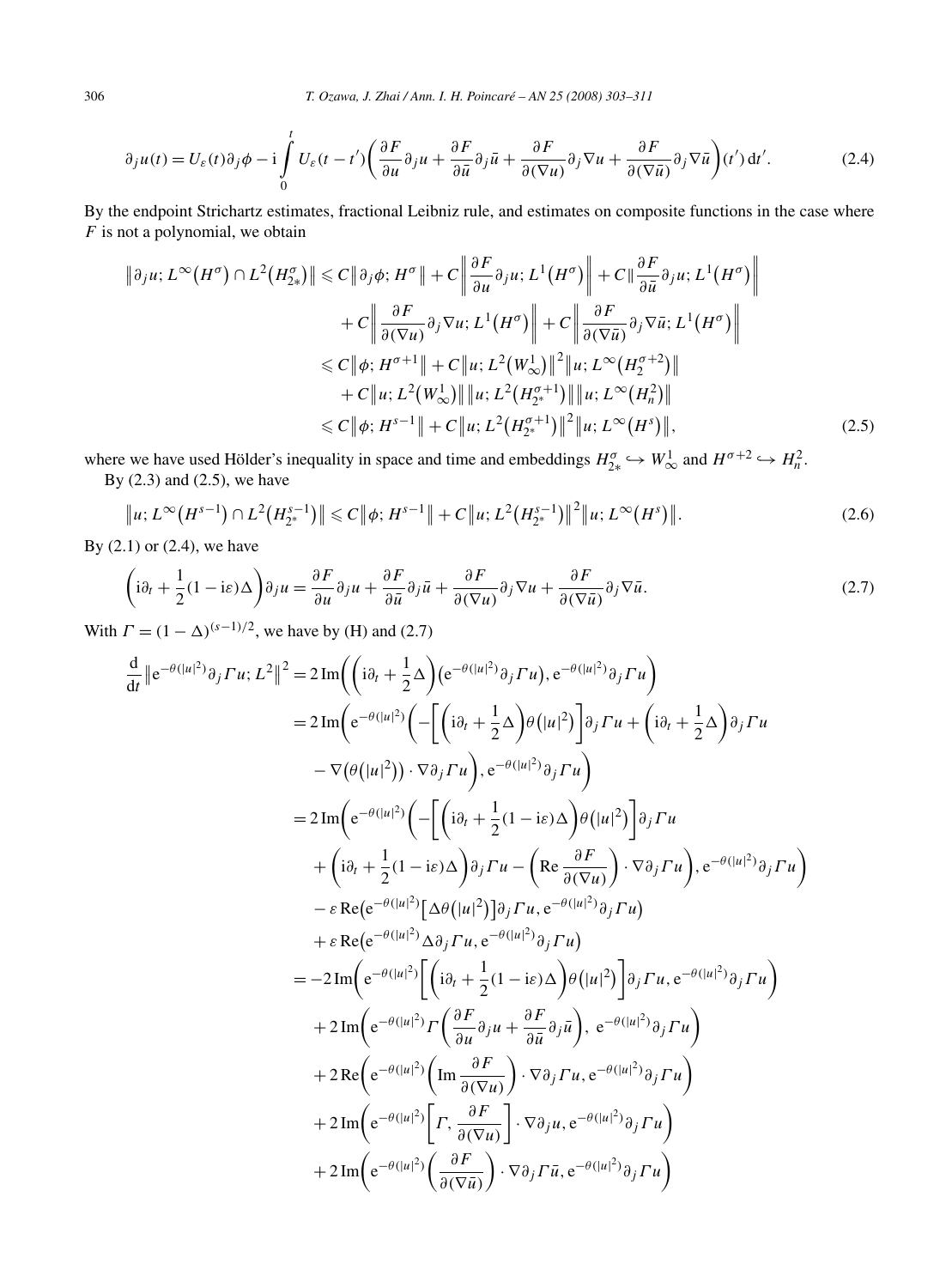+ 
$$
2 \operatorname{Im} \left( e^{-\theta(|u|^2)} \left[ \Gamma, \frac{\partial F}{\partial (\nabla \bar{u})} \right] \cdot \nabla \partial_j \bar{u}, e^{-\theta(|u|^2)} \partial_j \Gamma u \right)
$$
  
\n-  $\varepsilon \operatorname{Re} \left( e^{-\theta(|u|^2)} \left[ \Delta \theta(|u|^2) \right] \partial_j \Gamma u, e^{-\theta(|u|^2)} \partial_j \Gamma u \right)$   
\n+  $\varepsilon \operatorname{Re} (e^{-\theta(|u|^2)} \Delta \partial_j \Gamma u, e^{-\theta(|u|^2)} \partial_j \Gamma u),$  (2.8)

where  $(\cdot, \cdot)$  and  $[\cdot, \cdot]$  denote the scalar product in  $L^2$  and the commutator of operators, respectively. We denote by I,..., VIII the first, ..., eighth terms on the RHS of the last equality in (2.8) and consider those contributions separately. For I, we compute

$$
\left(i\partial_t + \frac{1}{2}(1 - i\varepsilon)\Delta\right)\theta\left(|u|^2\right) = 2(1 - i\varepsilon)\theta''\left(|u|^2\right)\left(\text{Re}(\bar{u}\nabla u)\right)^2 + 2i\theta'\left(|u|^2\right)\text{Im}\left(\bar{u}F(u,\nabla u)\right) + (1 - i\varepsilon)\theta'\left(|u|^2\right)\left|\nabla u\right|^2 + \theta'\left(|u|^2\right)u\Delta\bar{u}
$$

to obtain

$$
|I| \leq C M \left( \|u; W_{\infty}^1 \right)^4 + \|u; L^{\infty} \| \|u; W_{\infty}^2 \| + \|u; W_{\infty}^1 \|^2 \right) \|e^{-\theta(|u|^2)} \partial_j \Gamma u; L^2 \|^2
$$
  
\n
$$
\leq C M \left( 1 + \|u; H^{\sigma+1} \|^2 \right) \|u; H_{2^*}^{\sigma+1} \|^2 \|e^{-\theta(|u|^2)} \nabla \Gamma u; L^2 \|^2
$$
  
\n
$$
= C M \left( 1 + \|u; H^{s-1} \|^2 \right) \|u; H_{2^*}^{s-1} \|^2 \|e^{-\theta(|u|^2)} \nabla \Gamma u; L^2 \|^2,
$$
\n(2.9)

where

$$
M = \sum_{j=0}^{2} \sup \{ |\theta^{(j)}(\rho)|; \, \rho \leq C ||u; L^{\infty}(H^{\sigma})||^{2} \}
$$

and we have used the embedding  $H^{\sigma+1} \hookrightarrow W^1_{\infty}$  and  $H^{\sigma+1}_{2^*} \hookrightarrow W^2_{\infty}$ .

As in  $(2.5)$ , we estimate II as

2

$$
|\Pi| \leq 2e^{M} \left( \left\| \frac{\partial F}{\partial u} \partial_{j} u; H^{s-1} \right\| + \left\| \frac{\partial F}{\partial \bar{u}} \partial_{j} \bar{u}; H^{s-1} \right\| \right) \| e^{-\theta(|u|^{2})} \partial_{j} \Gamma u; L^{2} \|
$$
  
\n
$$
\leq C e^{M} \| u; H_{2^{*}}^{s-1} \|^{2} \| \partial_{j} u; H^{s-1} \| \| e^{-\theta(|u|^{2})} \nabla \Gamma u; L^{2} \|
$$
  
\n
$$
\leq C e^{2M} \| u; H_{2^{*}}^{s-1} \|^{2} \| e^{-\theta(|u|^{2})} \nabla \Gamma u; L^{2} \|^{2} .
$$
\n(2.10)

For III, we integrate by parts to obtain

$$
|\text{III}| = \left| \left( \nabla \cdot \left( e^{-2\theta(|u|^2)} \text{Im} \frac{\partial F}{\partial (\nabla u)} \right), |\partial_j \Gamma u|^2 \right) \right|
$$
  
\n
$$
\leq C M (\|u; W_{\infty}^1\|^5 + \|u; W_{\infty}^1\|^2 \|u; W_{\infty}^2\|) \|e^{-\theta(|u|^2)} \partial_j \Gamma u; L^2 \|^2
$$
  
\n
$$
\leq C M (\|u; H^{\sigma+1}\|^3 \|u; H_{2^*}^{\sigma}\|^2 + \|u; H^{\sigma+1}\| \|u; H_{2^*}^{\sigma}\| \|u; H_{2^*}^{\sigma+1}\|) \|e^{-\theta(|u|^2)} \nabla \Gamma u; L^2 \|^2
$$
  
\n
$$
\leq C M (\|u; H^{s-1}\|^3 + \|u; H^{s-1}\|) \|u; H_{2^*}^{s-1}\|^2 \|e^{-\theta(|u|^2)} \nabla \Gamma u; L^2 \|^2.
$$
 (2.11)

We apply Kato–Ponce's commutator estimate [13] to IV to obtain

$$
|IV| \leq 2e^{M} \left\| \left[ \Gamma, \frac{\partial F}{\partial (\nabla u)} \right] \partial_{j} \nabla u; L^{2} \right\| \|e^{-\theta(|u|^{2})} \partial_{j} \Gamma u; L^{2} \|
$$
  
\n
$$
\leq C e^{M} \left( \left\| \nabla \cdot \frac{\partial F}{\partial (\nabla u)} ; L^{\infty} \right\| \|\partial_{j} \nabla u; H^{s-2} \| + \left\| \frac{\partial F}{\partial (\nabla u)} ; H^{s-1} \right\| \|\partial_{j} \nabla u; L^{\infty} \| \right) \|e^{-\theta(|u|^{2})} \nabla \Gamma u; L^{2} \|
$$
  
\n
$$
\leq C e^{M} \left( \|u; W_{\infty}^{1} \| \|u; W_{\infty}^{2} \| \|\nabla u; H^{s-1} \| + \|u; H^{s}_{2^{*}} \| \|\nabla u; H^{s-1} \| \|u; H^{s-1}_{2^{*}} \| \right) \|e^{-\theta(|u|^{2})} \nabla \Gamma u; L^{2} \|
$$
  
\n
$$
\leq C e^{2M} \|u; H^{s-1}_{2^{*}} \|^{2} \|e^{-\theta(|u|^{2})} \nabla \Gamma u; L^{2} \|^{2},
$$
\n(2.12)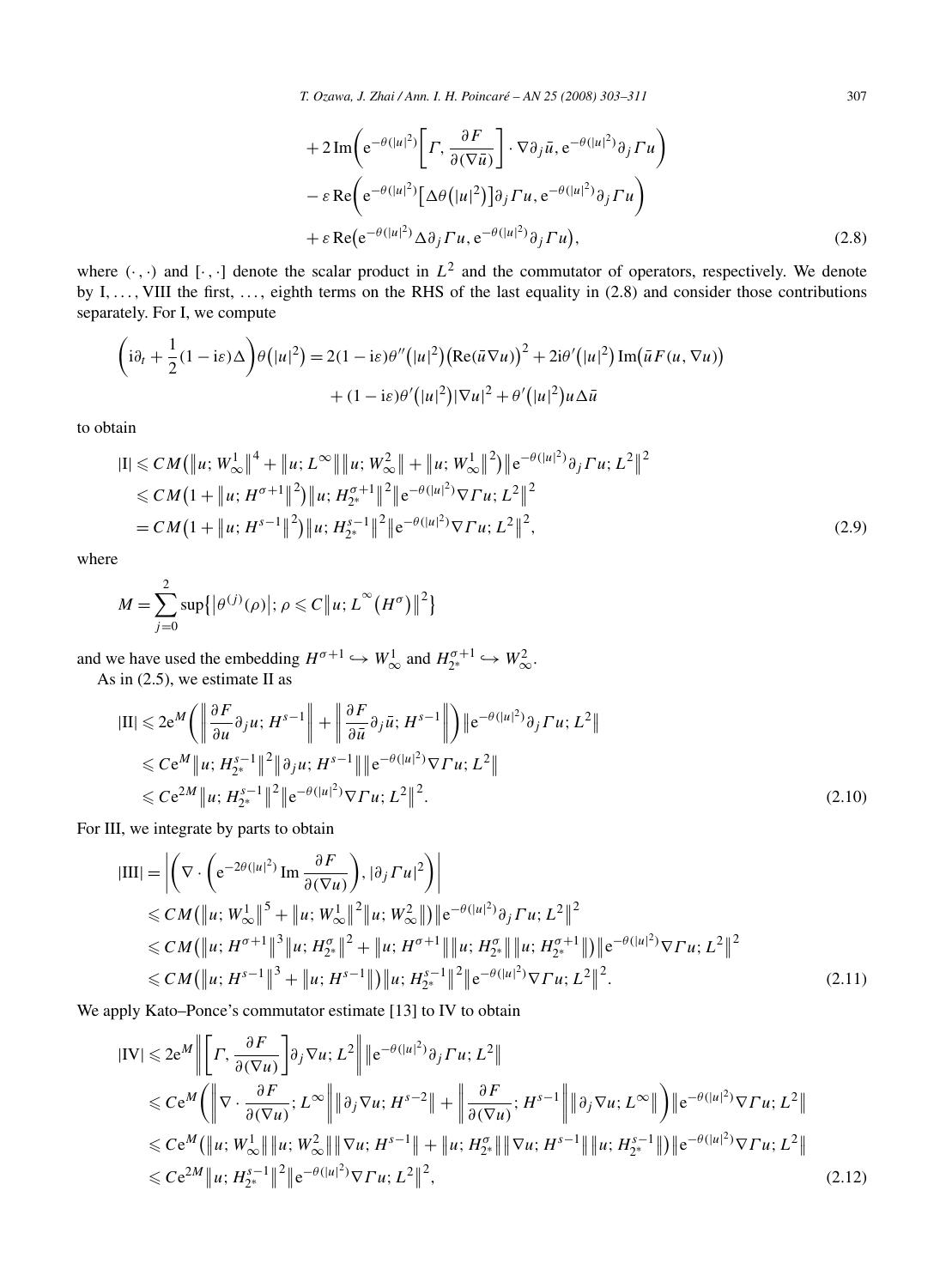where we have used the usual Sobolev inequality for  $\dot{H}^1 \hookrightarrow L^{2^*}$  when  $\partial F/\partial(\nabla u)$  involves terms like  $u^2$ . We estimate V and VI in the same way as in (2.11), (2.12), and (2.9), respectively. Moreover, VII is estimated in the same way as in (2.9) for any  $\varepsilon$  with  $0 < \varepsilon \leq 1$ . To estimate VIII, we write

$$
VIII = \frac{\varepsilon}{2} \big( \Delta \big( e^{-2\theta(|u|^2)} \big) \cdot \partial_j \Gamma u, \partial_j \Gamma u \big) - \varepsilon \big\| e^{-\theta(|u|^2)} \nabla \partial_j \Gamma u; L^2 \big\|^2,
$$

where the first term on the RHS is estimated in the same way as in (2.9).

Combining those estimates above, we obtain

$$
\frac{d}{dt} \|e^{-\theta(|u|^2)} \partial_j \Gamma u; L^2\|^2 + \varepsilon \|e^{-\theta(|u|^2)} \nabla \partial_j \Gamma u; L^2\|^2 \n\leq C e^{2M} \left(1 + \|u; H^{s-1}\|^3\right) \|u; H^{s-1}_{2^*}\|^2 \|e^{-\theta(|u|^2)} \nabla \Gamma u; L^2\|^2,
$$
\n(2.13)

where *C* is independent of  $\varepsilon \in (0, 1]$ .

Taking summation with respect to *j* and integrating, we have

$$
\|e^{-\theta(|u|^2)}\nabla \Gamma u; L^{\infty}(L^2)\| \leqslant \|e^{-\theta(|u|^2)}\nabla \Gamma \phi; L^2\| \exp\bigl(Ce^{2M}\bigl(1+\|u; L^{\infty}(H^{s-1})\|^{3}\bigr)\|u; L^2\bigl(H^{s-1}_{2^*}\bigr)\|^{2}\bigr). \tag{2.14}
$$

By (2.3) and (2.14)

$$
\|u; L^{\infty}(H^{s})\| \leq C e^{2M} \|\phi; H^{s}\| \exp(C e^{2M} \left(1 + \|u; L^{\infty}(H^{s-1})\|^{3}\right) \|u; L^{2}(H_{2^{*}}^{s-1})\|^{2}\right),
$$
\n(2.15)

where *C* is independent of  $\varepsilon \in (0, 1]$ . We now choose  $\delta, \eta > 0$  sufficiently small to ensure that

$$
C\delta + C\eta^3 \le \eta,\tag{2.16}
$$
\n
$$
C\delta^{2M} \le \eta, \tag{2.17}
$$

$$
Ce^{2M}\delta \exp\left( Ce^{2M}\left(1+\eta^3\right)\eta^2\right) \leqslant \eta. \tag{2.17}
$$

Then for any  $\phi \in H^s$  with  $\|\phi: H^s\| \leq \delta$  the corresponding solution  $u_{\varepsilon}$  of the regularized equation (2.1) satisfies

$$
\max(\|u_{\varepsilon}; L^{\infty}(H^{s})\|, \|u_{\varepsilon}; L^{2}(H^{s-1}_{2^*})\|) \leq \eta.
$$
\n(2.18)

This implies that  $u_{\varepsilon}$  extends to a global solution belonging to  $L^{\infty}(0,\infty; H^{s}) \cap L^{2}(0,\infty; H^{s-1}_{2*})$ . Moreover, by a compactness argument it follows that (1.1) has a global solution  $u \in (C_w \cap L^{\infty})(0, \infty; H^s) \cap L^2(0, \infty; H^{s-1}_{2^*})$  with  $u(0) = \phi$  satisfying

$$
\max(\|u; L^{\infty}(H^s)\|, \|u; L^2(H_{2^*}^{s-1})\|) \leq \eta.
$$
\n(2.19)

We now consider the uniqueness of solutions *u* of (1.1) satisfying  $u(0) = \phi \in H^s$  with  $\|\phi\|$ ;  $H^s \| \leq \delta$  and (2.19). Let *u* and *v* be those two solutions. We consider the difference  $u - v$  in  $H^2$ . For that purpose we estimate

$$
\frac{d}{dt} \|u - v; L^2\|^2 = 2 \operatorname{Im} \left( \left( i\partial_t + \frac{1}{2} \Delta \right) (u - v), u - v \right)
$$
\n
$$
= 2 \operatorname{Im} (F(u, \nabla u) - F(v, \nabla v), u - v)
$$
\n
$$
\leq C (\|u; W_\infty^1\|^2 + \|v; W_\infty^1\|^2) \|u - v; H^1\| \|u - v; L^2\|
$$
\n
$$
\leq C (\|u; H_{2^*}^{s-1}\|^2 + \|v; H_{2^*}^{s-1}\|^2) \|u - v; H^1\|^2. \tag{2.20}
$$

In the same way as in  $(2.8)$ , we obtain

$$
\frac{d}{dt} \left\| e^{-\theta(|u|^2)} \partial_j \partial_k u - e^{-\theta(|v|^2)} \partial_j \partial_k v; L^2 \right\|^2
$$
\n
$$
= 2 \operatorname{Im} \left( \left( i \partial_t + \frac{1}{2} \Delta \right) \left( e^{-\theta(|u|^2)} \partial_j \partial_k u - e^{-\theta(|v|^2)} \partial_j \partial_k v \right), e^{-\theta(|u|^2)} \partial_j \partial_k u - e^{-\theta(|v|^2)} \partial_j \partial_k v \right)
$$
\n
$$
- 2 \operatorname{Im} \left( e^{-\theta(|u|^2)} \left[ \left( i \partial_t + \frac{1}{2} \Delta \right) \theta(|u|^2) \right] \partial_j \partial_k u - e^{-\theta(|v|^2)} \left[ \left( i \partial_t + \frac{1}{2} \Delta \right) \theta(|v|^2) \right] \partial_j \partial_k v,
$$
\n
$$
e^{-\theta(|u|^2)} \partial_j \partial_k u - e^{-\theta(|v|^2)} \partial_j \partial_k v \right)
$$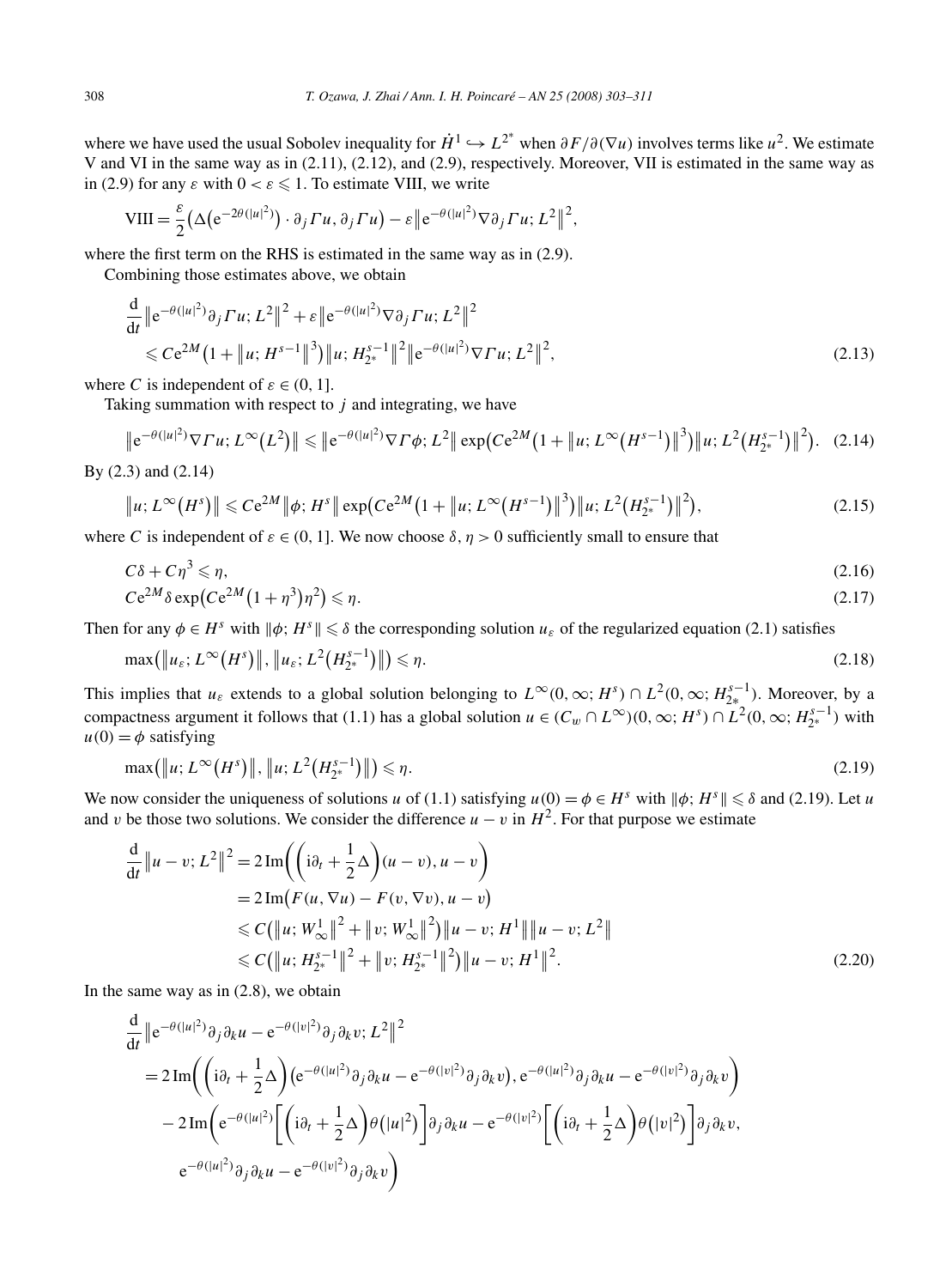+ 2 Im
$$
\left(e^{-\theta(|u|^2)}\left[\left(i\partial_t + \frac{1}{2}\Delta\right)\partial_j \partial_k v - \nabla\theta(|u|^2) \cdot \nabla \partial_j \partial_k u\right]\right]
$$
  
\n-  $e^{-\theta(|v|^2)}\left[\left(i\partial_t + \frac{1}{2}\Delta\right)\partial_j \partial_k v - \nabla\theta(|v|^2) \cdot \nabla \partial_j \partial_k v\right], e^{-\theta(|u|^2)}\partial_j \partial_k u - e^{-\theta(|v|^2)}\partial_j \partial_k v\right)$   
\n+ Im $\left(e^{-\theta(|u|^2)}\left[\nabla\theta(|u|^2)\right]^2 \partial_j \partial_k u - e^{-\theta(|v|^2)}\left[\nabla\theta(|v|^2)\right]^2 \partial_j \partial_k v, e^{-\theta(|u|^2)}\partial_j \partial_k u - e^{-\theta(|v|^2)}\partial_j \partial_k v\right]$   
\n- 2 Im $\left(e^{-\theta(|u|^2)}\left[\left(i\partial_t + \frac{1}{2}\Delta\right)\theta(|u|^2)\right] \partial_j \partial_k u - e^{-\theta(|v|^2)}\left[\left(i\partial_t + \frac{1}{2}\Delta\right)\theta(|v|^2)\right] \partial_j \partial_k v,$   
\n $e^{-\theta(|u|^2)}\partial_j \partial_k u - e^{-\theta(|v|^2)}\partial_j \partial_k v\right)$   
\n+ 2 Im $\left(e^{-\theta(|u|^2)}\partial_k \left(\frac{\partial F}{\partial u}\partial_j u + \frac{\partial F}{\partial u}\partial_j \bar{u}\right) - e^{-\theta(|v|^2)}\partial_k \left(\frac{\partial F}{\partial v}\partial_j v + \frac{\partial F}{\partial u}\partial_j \bar{v}\right),$   
\n $e^{-\theta(|u|^2)}\partial_j \partial_k u - e^{-\theta(|v|^2)}\partial_j \partial_k v\right)$   
\n+ 2 Re $\left(e^{-\theta(|u|^2)}\partial_k \left(\text{Im}\frac{\partial F}{\partial(\nabla u)}\right) \cdot \nabla \partial_j u - e^{-\theta(|v|^2)}\partial_k \left(\text{Im}\frac{\partial F}{\partial(\nabla v)}\right) \cdot \nabla \partial_j v,$   
\n $e^{-\theta(|u|^2)}\partial_j \partial_k u - e^{-\theta(|v|^2)}\partial_j \partial_k v\right)$   
\n+ 2 Re $\left(e^{-\theta(|u|^2)}\left(\text$ 

As before, we consider contributions of all terms on the RHS of the last equality of (2.21) separately. In the same way as in the derivation of (2.13), we obtain

$$
\frac{d}{dt} \|e^{-\theta(|u|^2)} \partial_j \partial_k u - e^{-\theta(|v|^2)} \partial_j \partial_k v; L^2 \|^2 \n\leq C e^{CM} (1 + \|u; H^{s-1} \|^3 + \|v; H^{s-1} \|^3) (\|u; H^{s-1} \|^2 + \|v; H^{s-1} \|^2) \n\times \sum_{l,m=1}^n ( \|e^{-\theta(|u|^2)} \partial_l \partial_m u - e^{-\theta(|v|^2)} \partial_l \partial_m v; L^2 \|^2 + \| \partial_l \partial_m u - \partial_l \partial_m v; L^2 \|^2),
$$
\n(2.22)

where we have used the inequality

$$
|e^{-\theta(|u|^2)} - e^{-\theta(|v|^2)}| = \left| \int_{0}^{1} e^{-\lambda \theta(|u|^2) - (1-\lambda)\theta(|v|^2)} d\lambda \left(\theta(|u|^2) - \theta(|v|^2)\right) \right|
$$
  

$$
\leq C M e^{CM} (|u| + |v|) |u - v|.
$$

Moreover, from the identity

$$
\partial_j \partial_k u - \partial_j \partial_k v = e^{\theta(|u|^2)} \left( e^{-\theta(|u|^2)} \partial_j \partial_k u - e^{-\theta(|v|^2)} \partial_j \partial_k v \right) - \int_0^1 e^{\lambda(\theta(|u|^2) - \theta(|v|^2))} d\lambda(\theta(|u|^2) - \theta(|v|^2)) \partial_j \partial_k v
$$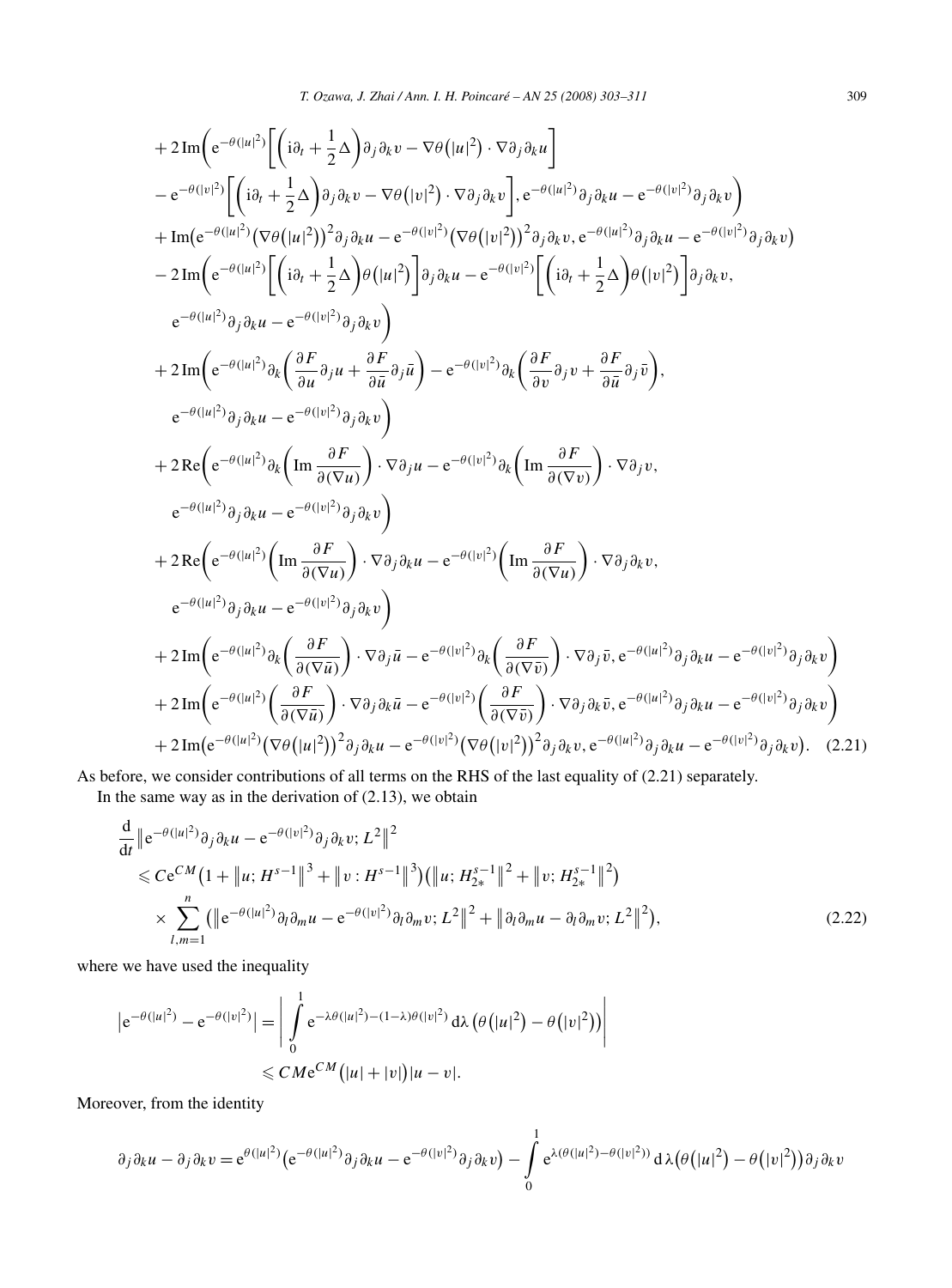we have

$$
\|\partial_j \partial_k u - \partial_j \partial_k v; L^2\| \leq e^M \|e^{-\theta(|u|^2)} \partial_j \partial_k u - e^{-\theta(|v|^2)} \partial_j \partial_k v; L^2\| + Ce^{CM} (\|u; L^\infty(H^s)\|^2 + \|v; L^\infty(H^s)\|^2) \|u - v; L^2\|.
$$
 (2.23)

Therefore,  $(2.22)$  and  $(2.23)$  imply, for any  $t > 0$ 

$$
\sum_{j,k=1}^{n} \|e^{-\theta(|u|^2)} \partial_j \partial_k u - e^{\theta(|v|^2)} \partial_j \partial_k v; L^2 \|^2
$$
  
\n
$$
\leq C e^{CM} \left(1 + \|u; L^{\infty} (H^{s-1}) \|^3 + \|v; L^{\infty} (H^{s-1}) \|^3 \right)
$$
  
\n
$$
\times \int_{0}^{t} (\|u; H_{2^*}^{s-1} \|^2 + \|v; H_{2^*}^{s-1} \|^2) \sum_{j,k=1}^{n} \|e^{-\theta(|u|^2)} \partial_j \partial_k u - e^{\theta(|v|^2)} \partial_j \partial_k v; L^2 \|^2 dt'
$$
  
\n
$$
+ C e^{CM} \left(1 + \|u; L^{\infty} (H^s) \|^7 + \|v; L^{\infty} (H^s) \|^7 \right)
$$
  
\n
$$
\times \int_{0}^{t} (\|u; H_{2^*}^{s-1} \|^2 + \|v; H_{2^*}^{s-1} \|^2) \|u - v; L^2 \|^2 dt'.
$$
\n(2.24)

We define

$$
N(t) = \sum_{j,k=1}^{n} \|e^{-\theta(|u|^2)} \partial_j \partial_k u - e^{\theta(|v|^2)} \partial_j \partial_k v; L^2 \|^2 + \|u - v; L^2 \|^2.
$$

Then, by (2.20) and (2.24),

$$
N(t) \leqslant C(\eta) e^{CM} \int_{0}^{t} (\|u; H_{2^*}^{s-1}\|^2 + \|v; H_{2^*}^{s-1}\|^2) N(t') dt', \tag{2.25}
$$

where  $C(\eta)$  is a constant depending on  $\eta$  and we have used the inequality

$$
\|u - v; H^1\|^2 \leq C \|u - v; L^2\|^2 + C \sum_{j,k=1}^n \|\partial_j \partial_k u - \partial_j \partial_k v; L^2\|^2
$$
  

$$
\leq C(\eta) e^{CM} N(t),
$$

which follows from (2.23).

By Gronwall's lemma,  $N(t) = 0$  for any  $t > 0$ . This proves the uniqueness.

The existence of asymptotic states  $\phi_+ \in H^{s-1}$  follows from the standard argument based on the Strichartz estimates (see for instance [1,12,25]). By the unitarity of the free propagator  $U(t)$  in  $H^s$  and the fact that  $u \in L^\infty(H^s)$ , we see that  $\phi_{\pm} \in H^s$ .

# **Acknowledgements**

This work started when T.O. visited Zhejiang University in 2004 and took a preliminary shape when J.Z. visited Hokkaido University in 2005. Part of this work was done while T.O. visited Courant Institute in 2005. T.O. would like to thank Professor Jalal Shatah for his hospitality and enlightning discussions.

J.Z. is partly supported by NSFC 10571157.

# **References**

<sup>[1]</sup> T. Cazenave, Semilinear Schrödinger Equations, Courant Lecture Notes in Mathematics, vol. 10, American Mathematical Society, 2003.

<sup>[2]</sup> N.-H. Chang, J. Shatah, K. Uhlenbeck, Schrödinger maps, Comm. Pure Appl. Math. 53 (2003) 590–602.